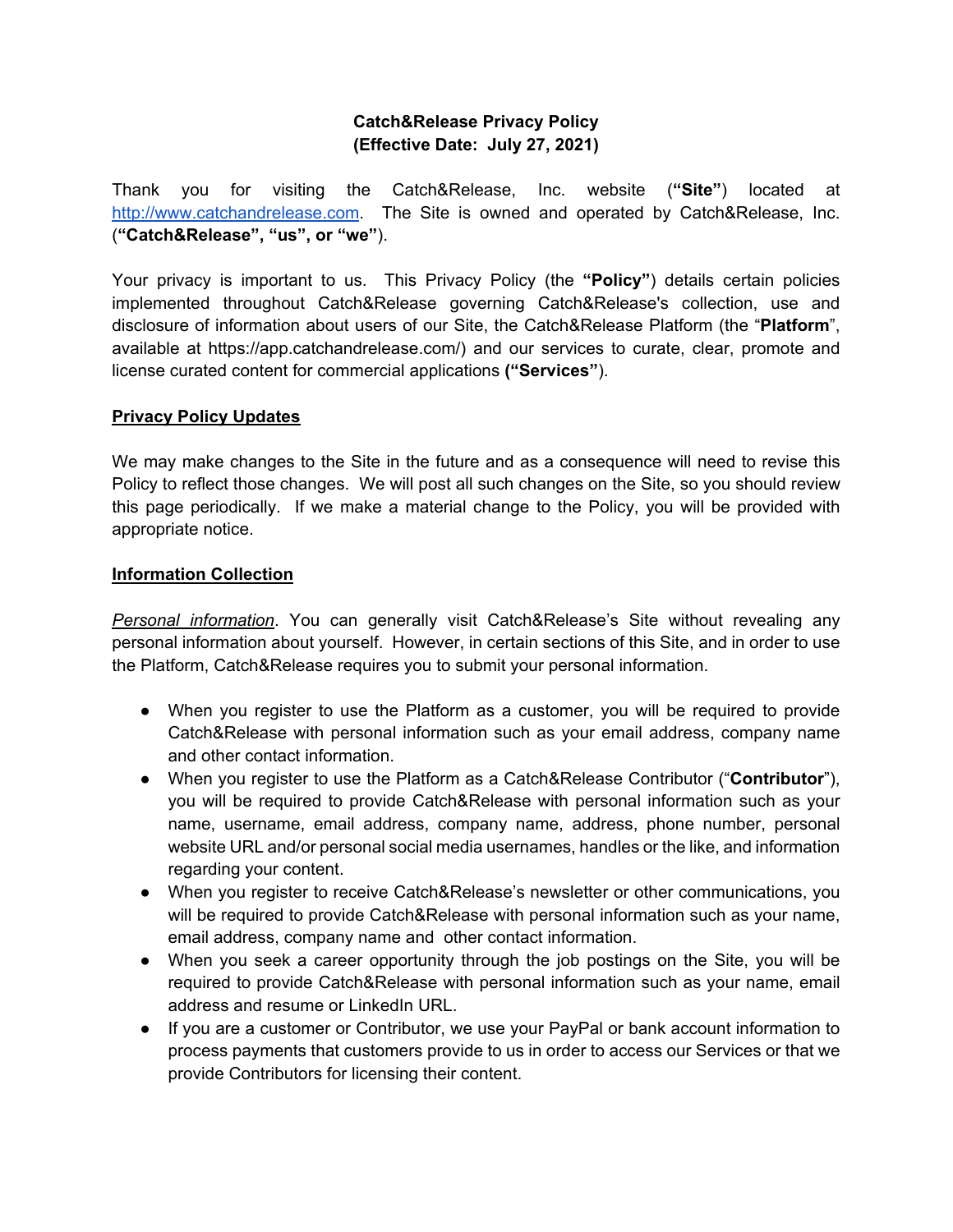If you sign up for Catch&Release's Contributor Network via a social media provider including YouTube, Vimeo, Instagram, etc., or any other means, Catch&Release may access, index, and store your profile information as well as your content metadata ("**Your Contributor Information**") associated with content you post on social media sites including, without limitation, YouTube, Vimeo, and Instagram ("**Your Contributor Content**").

Catch&Release also may invite you to submit questions, comments and request information from Catch&Release. Catch&Release will collect any personal information that you include in such communications to Catch&Release, such as your name, email address and whether you are a Contributor, agency representing a company, representing a company or other affiliation you may provide.

*Web log data.* When you use the Site, we automatically receive and record certain information from your computer (or other device) and your browser. This may include such data as your IP address and domain name, the pages you visit on the Site, the date and time of your visit, the files that you download, the URLs from the websites you visit before and after navigating to the Site, your software and hardware attributes (including device IDs), your general geographic location (e.g., your city, state, or metropolitan region), and certain cookie information (see below). To obtain such information, we may use web logs or applications that recognize your computer and gather information about its online activity.

*Cookies.* We also use cookies on the Site. Cookies are small files that are stored on your computer by your web browser. A cookie allows the Site to recognize whether you have visited before and may store user preferences and other information. For example, cookies can be used to collect or store information about your use of the Site during your current session and over time (including the pages you view and the files you download), your computer's operating system and browser type, your Internet service provider, your domain name and IP address, your general geographic location, the website that you visited before the Site, and the link you used to leave the Site.

We collect cookies, except those that are strictly necessary, with your consent. If you are concerned about having cookies on your computer, you can set your browser to refuse all cookies or to indicate when a cookie is being set, allowing you to decide whether to accept it. You can also delete cookies from your computer. However, if you choose to block or delete cookies, certain features of the Site may not operate correctly. To learn more, please visit Catch&Release's Cookie Policy.

*Web beacons.* The Site or the emails that you receive from us use an application known as a "web beacon" (also known as a "clear gif" or "web bug"). A web beacon is an electronic file that usually consists of a single-pixel image. It can be embedded in a web page or in an email to transmit information, which could include personal information. For example, it can allow an email sender to determine whether a user has opened a particular email.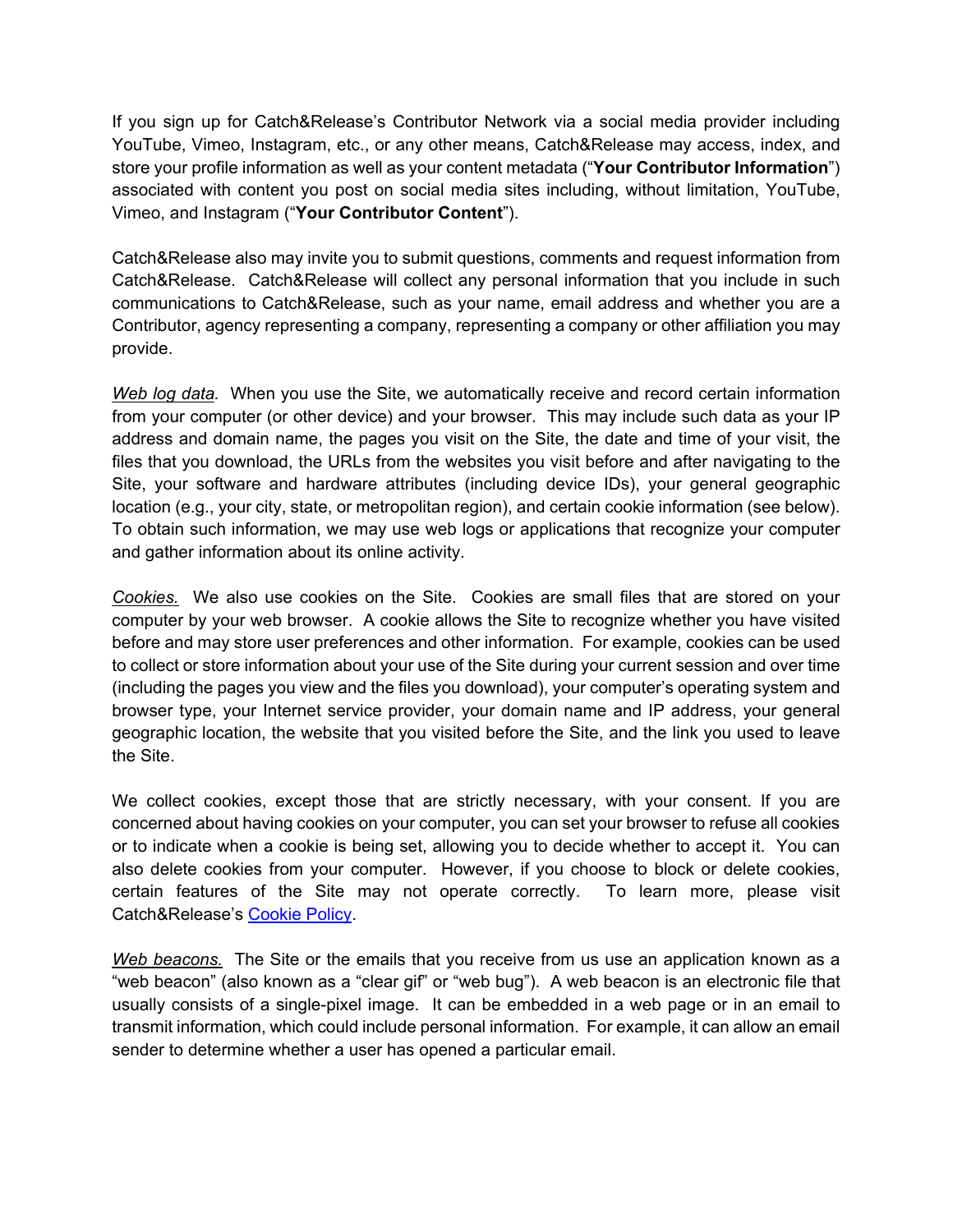*Third-party online tracking and behavioral advertising.* We also may partner with certain third parties to collect, analyze, and use some of the personal and other information described in this section. For example, we may allow third parties to set cookies or use web beacons on the Site or in email communications from us. This information may be used for a variety of purposes, including online interest-based advertising, as discussed below.

# **How We Process Your Information**

Catch&Release will acquire, hold, use, disclose, and process your information based on the legal grounds outlined in this Policy or as otherwise clearly identified at the point of collection.

Our legal basis for processing the information we collect for the purposes described below are: 1) our legitimate interest in running and maintaining our business; 2) performance and fulfillment of our contracts; 3) your consent; and 4) compliance with our legal obligations. We specify our legal basis for each use case identified below.

We process, use, and disclose your information for the following purposes:

# *To provide our Services:*

- If you are a user of the Platform, Catch&Release will use your personal information to provide access to projects you are authorized to access on the Platform. In addition, if you are a Contributor, we may provide your information to potential customers (licensees) of your content through our Platform or offline in connection with the Services.
- Catch&Release may use your information to deliver certain information you have requested, verify your authority to enter certain password protected areas of the Platform and/or Services, send you notices about Catch&Release's Services that you have used or that may be of interest to you, and improve the content and general administration of the Site, Platform and the Services.
- Your Contributor Information and Your Contributor Content will be searchable by Catch&Release, and other users of Catch&Release via our Services, to evaluate potential licensing opportunities for Your Contributor Content. Any license of Your Contributor Content from you will be subject to written license and/or release agreement(s) on terms acceptable to You and Catch&Release and in accordance with our Terms of Use.

Our legal basis for processing personal information about our customers and Contributors is that it is necessary for us to fulfill our contracts with them. It is also in our legitimate interest to use the information we collect in this context to provide our Services by, for example, providing customers and Contributors access to authorized projects on the Platform.

*For administrative purposes:* Catch&Release may also use your information for our administrative purposes, such as to measure interest in and/or develop the Services, ensure internal quality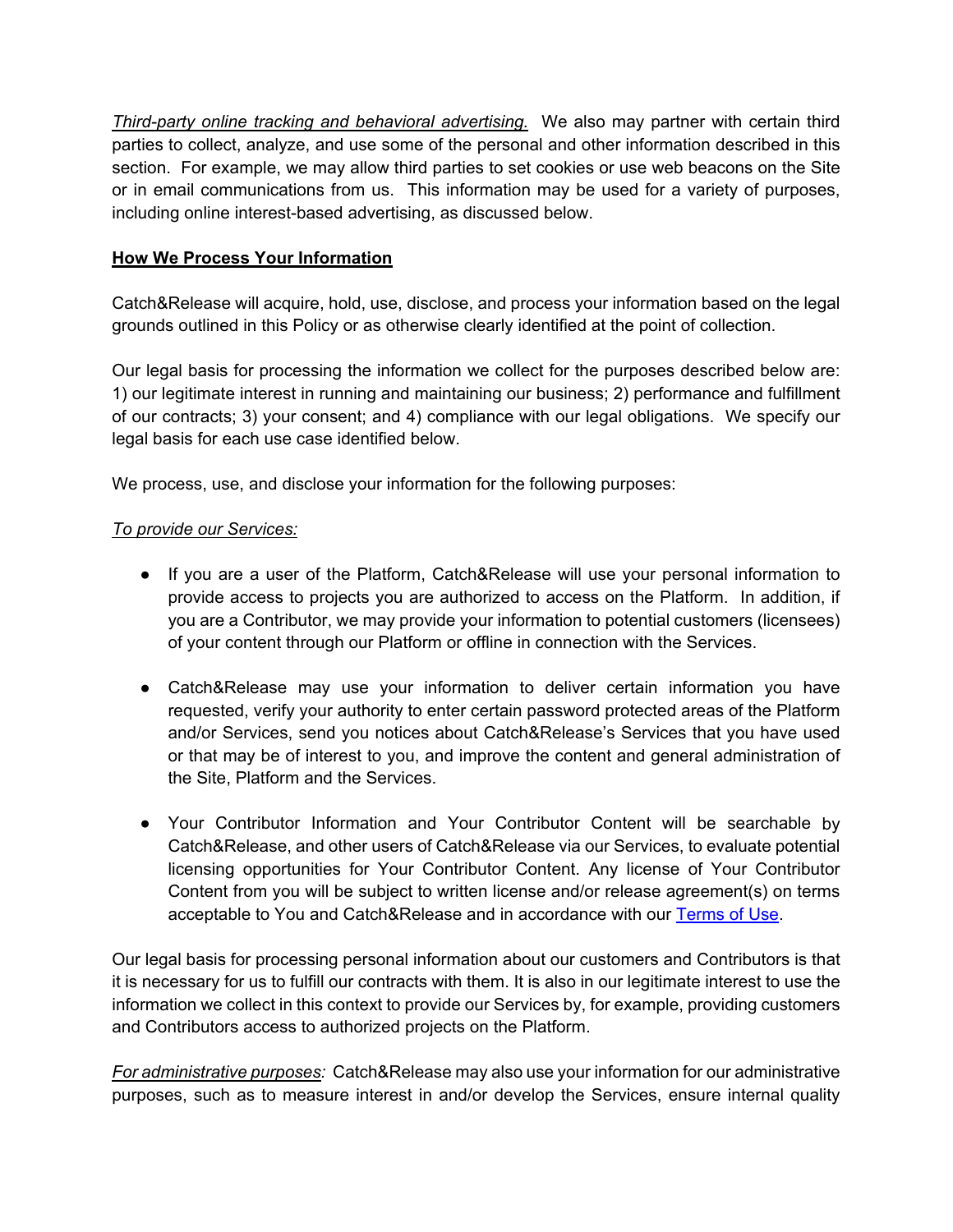control, comply with regulatory requirements, process payments, prevent potentially prohibited or illegal activities, and enforce our Terms of Use.

Our legal basis for processing information we collect for administrative purposes is our legitimate interest in running and maintaining our business.

*To market our products and Services:* Catch&Release's use of personal information may also include providing you with materials about offers, products, and Services that may be of interest, including new content or Services.

We market our products and Services to you pursuant to our legitimate interest in promoting our Services to our customers and Contributors.

*Analytics and Interest-Based Advertising*. We partner with certain third parties to obtain the automatically collected information discussed above and to engage in analysis, auditing, research, and reporting. These third parties may use web logs and/or web beacons, and they may set and access cookies on your computer or other device.

The Site also enables third-party tracking mechanisms to collect information about you and your computing devices for use in online interest-based advertising. For example, third parties may use the fact that you visited our Site to target online ads to you. In addition, our third-party advertising networks might use information about your use of our Site to help target advertisements based on your online activity in general. For information about interest-based advertising practices, including privacy and confidentiality, visit the Network Advertising Initiative website or the **Digital Advertising Alliance** website.

The use of online tracking mechanisms by third parties is subject to those third parties' own privacy policies, and not this Policy. If you prefer to prevent third parties from setting and accessing cookies on your computer or other device, you may set your browser to block cookies. Additionally, you may remove yourself from the targeted advertising of companies within the Network Advertising Initiative by opting out here, or of companies participating in the Digital Advertising Alliance by opting out here. Although our Site currently does not respond to "do not track" browser headers, you can limit tracking through these third-party programs and by taking the other steps discussed above.

Our legal basis for processing your information for analytics and interest-based advertising is your consent, which you may revoke at any time by contacting us through the means identified below.

*Disclosures to Protect Us or Others (e.g., as Required by Law and Similar Disclosures):* Catch&Release may access, preserve, and disclose your personal information, other account information, and content if we believe doing so is required or appropriate to: (i) comply with law enforcement or national security requests and legal process, such as a court order or subpoena; (ii) respond to your requests; (iii) protect yours', ours' or others' rights, property, or safety; (iv) to enforce Catch&Release policies or contracts; (v) to collect amounts owed to us; (vi) when we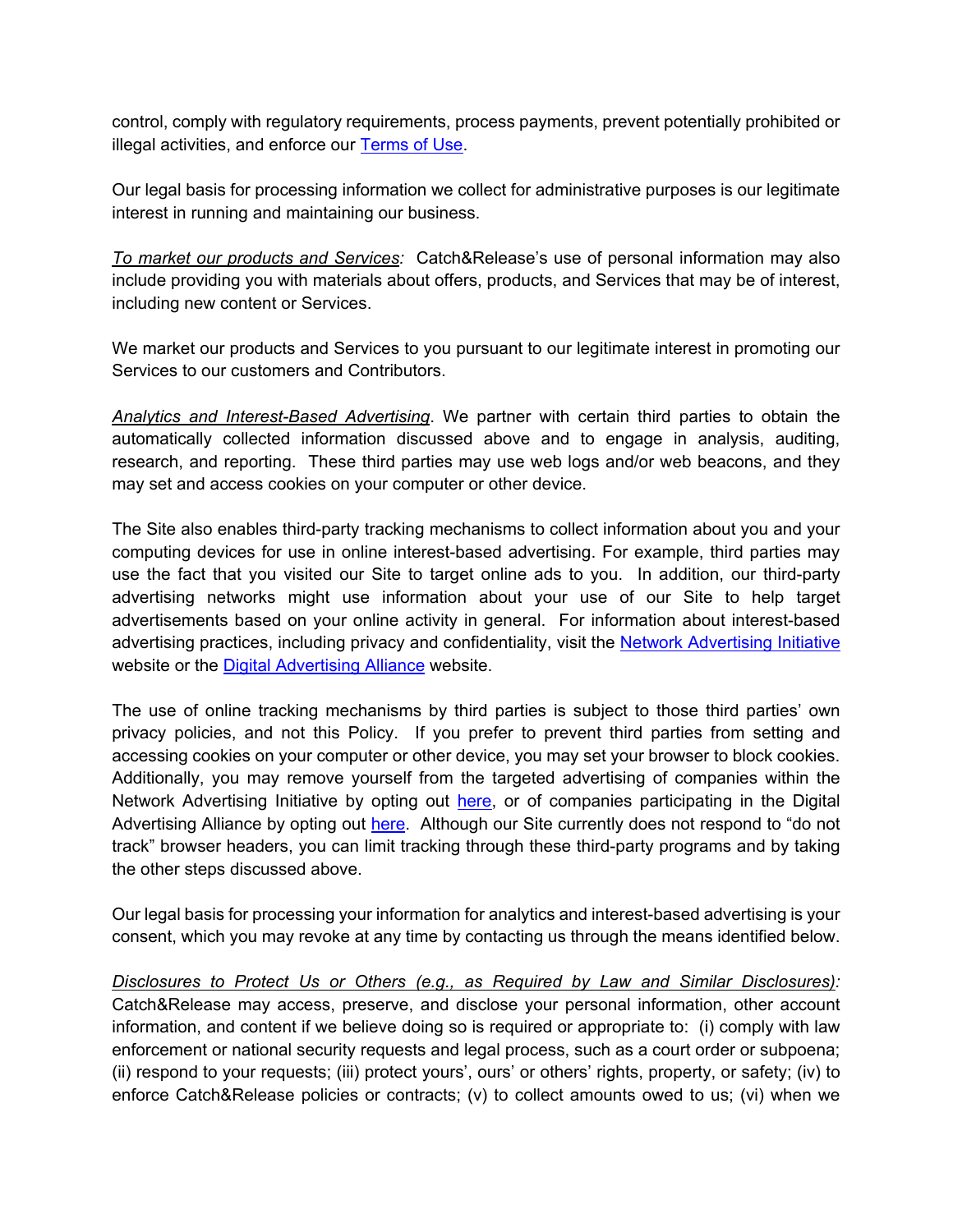believe disclosure is necessary or appropriate to prevent physical harm or financial loss or in connection with an investigation or prosecution of suspected or actual illegal activity; or (vii) if Catch&Release, in good faith, believes that disclosure is otherwise necessary or advisable.

Catch&Release will disclose your personal information if Catch&Release reasonably believes it is required to do so by law, regulation or other government authority or to assist in any investigation, to protect Catch&Release's rights or our users' rights or to enforce our Terms of Use.

Catch&Release may transfer your personal information to a successor entity upon a merger, consolidation or other corporate reorganization in which Catch&Release participates, or to a purchaser of all or substantially all of Catch&Release's assets to which the Site and the Platform relate.

Our legal basis for processing the information described in this section is compliance with our legal obligations.

*Other purposes:* Catch&Release may use your personal information for other purposes for which we have a legitimate interest, such as direct marketing, individual or market research, and antifraud protection.

We may also use your information for any other purposes disclosed to you at the time you provide it with your consent.

*To create anonymous and/or aggregated information:* Catch&Release may use personal information and other information about you to create anonymized and aggregated information, such as de-identified demographic information, de-identified location information, information about the computer or device from which you access our Services, or other analyses we create. Catch&Release may analyze the aggregate data for trends and statistics in the aggregate but such information will be maintained, used and disclosed in aggregate form only and it will not contain any identifiable information. Catch&Release may use such aggregate information to analyze trends, administer the Site, track users' movement, and gather broad demographic information for aggregate use. We may use aggregated information in a number of ways, including research, internal analysis, analytics, and any other legally permissible purposes. We may share this information within Catch&Release and with third parties for our or their purposes in an anonymized or aggregated form that is designed to prevent anyone from identifying you.

# **EU Residents**

If you are an EU resident, you have certain rights available to you under the General Data Protection Regulation. These rights are:

- The right to be informed about our data collection practices;
- The right to access and rectify your data;
- The right to erase your data;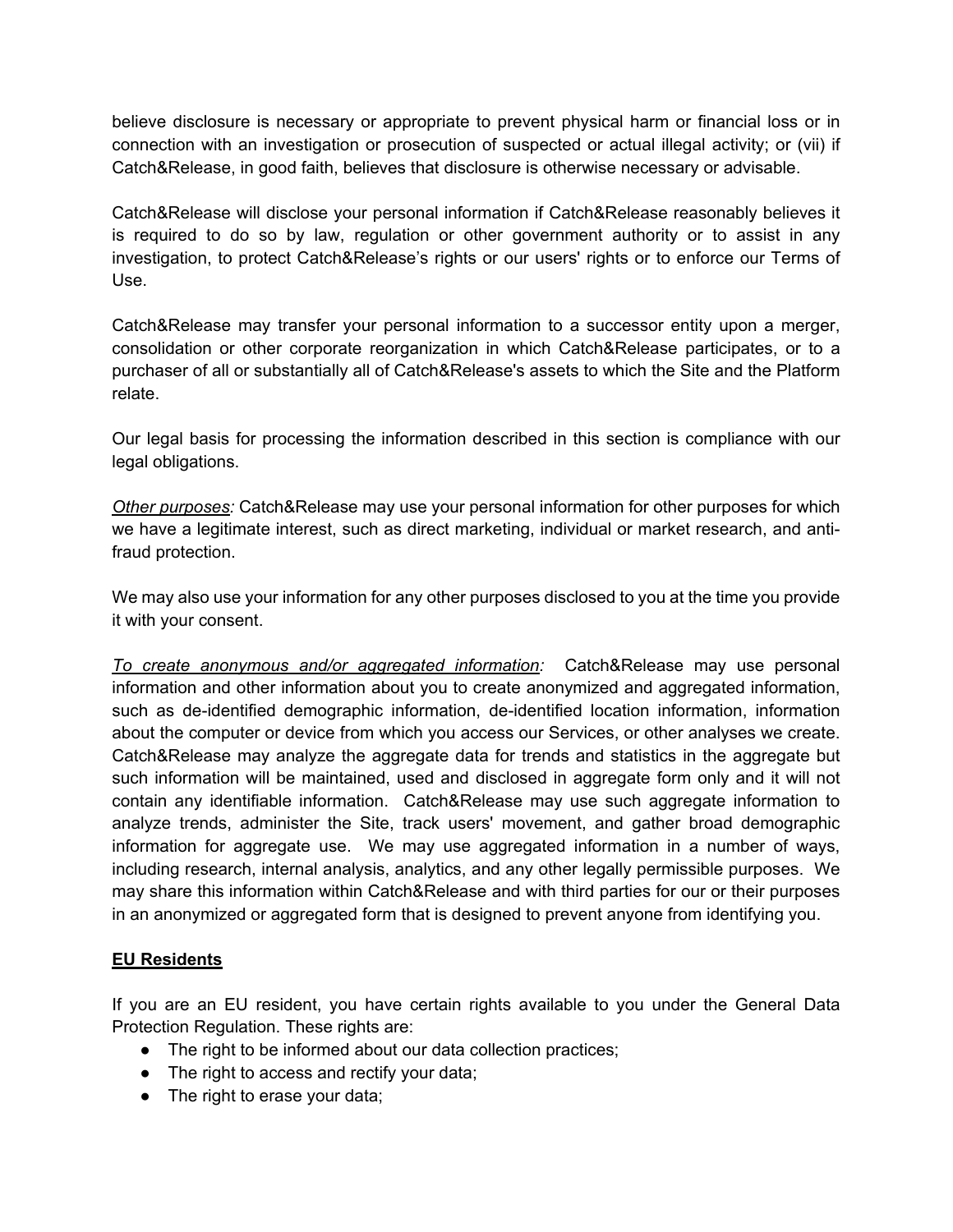- $\bullet$  The right to data portability;
- The right to restrict and object to the processing of your data (including for direct marketing purposes); and
- The right to withdraw your consent (to the extent applicable).

To exercise any of the rights listed above, please contact us via email at privacy@catchandrelease.com. We will respond and comply with your request or provide you with reasons as to why compliance is delayed within thirty (30) days of receiving the request.

#### **Privacy Shield Certification**

Catch&Release is certified with the EU-U.S. Privacy Shield Framework and Swiss-U.S. Privacy Shield Framework as set forth by the U.S. Department of Commerce regarding the collection, use, and retention of personal information transferred from the European Union, United Kingdom ("UK"), and/or Switzerland to the United States. We have certified to the Department of Commerce that we adhere to the Privacy Shield Principles. If there is any conflict between the terms in this privacy policy and the Privacy Shield Principles, the Privacy Shield Principles shall govern. To learn more about the Privacy Shield program, and to view our certification, please visit https://www.privacyshield.gov.

In compliance with the Privacy Shield Principles, Catch&Release commits to resolve complaints about our collection or use of your personal information. EU-U.S., UK, or Swiss individual residents with inquiries or complaints regarding our Privacy Shield policy should first contact us via email at privacy@catchandrelease.com.

Catch&Release has further committed to refer unresolved Privacy Shield complaints to Judicial Arbitration and Mediation Services, Inc. ("JAMS"), an alternative dispute resolution provider located in the United States. If you do not receive timely acknowledgement of your complaint from us, or if we have not resolved your complaint, please contact or visit JAMS, at [INSERT CONTACT INFORMATION] https://www.jamsadr.com/eu-us-privacy-shield for more information to file a complaint. These services are provided at no cost to you.

EU, UK and Swiss residents have the possibility, under certain conditions, to invoke binding arbitration for complaints regarding Privacy Shield compliance not resolved by any of the other Privacy Shield mechanisms. EU, UK, and Swiss residents also have the right to access their personal information at any time, as well as to correct, amend, or delete their personal information. Additionally, to the extent that we use the information we collect for purposes other than for which it was collected, you will have the opportunity to opt-out of such use. We will only process and transfer sensitive personal information (such as information about your race or medical conditions) with your affirmative consent. For more information or to exercise your rights, you may contact us at businessaffairsprivacy@catchandrelease.com.

Catch&Release has responsibility for the processing of personal information it receives under the Privacy Shield and subsequently transfers to a third party acting as an agent on its behalf. Catch&Release shall remain liable under the Privacy Shield Principles if its agent processes such personal information in a manner inconsistent with the Privacy Shield Principles.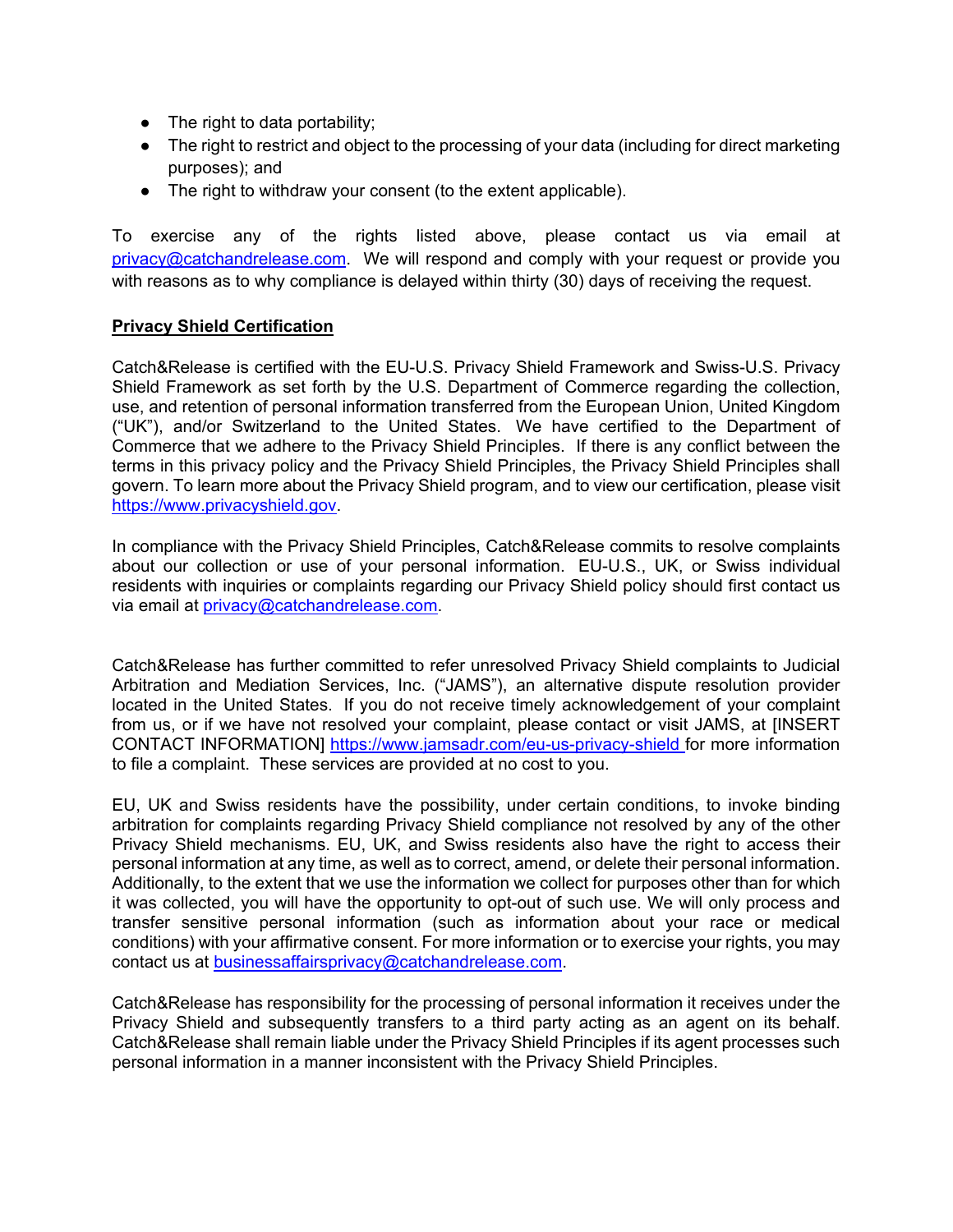Catch&Release is subject to the investigatory and enforcement powers of the Federal Trade Commission, the Department of Transportation, and any other U.S. authorized statutory body with regards to its compliance with the Privacy Shield Principles. As such, Catch&Release is required to disclose personal information in response to lawful requests by public authorities, including to meet national security or law enforcement requirements.

## **Data Transfers From Outside the EU, UK and Switzerland**

The information that we collect through or in connection with the Site is transferred to and processed in the United States for the purposes described above. We also may subcontract the processing of your data to, or otherwise share your data with, affiliates or third parties in the United States or countries other than your country of residence. The data-protection laws in these countries may be different from, and less stringent than, those in your country of residence. By using the Site or by providing any personal or other information to us, you expressly consent to such transfer and processing.

## **Updating Your Information**

Users of the Platform have the ability to review and update their information on their user account page. You may also update your information by contacting us via email at privacy@catchandrelease.com.

#### **Links to Third-Party Sites**

The Site may provide links to other websites or resources over which Catch&Release does not have control (**"External Web Sites"**). Such links do not constitute an endorsement by Catch&Release of those External Web Sites. You acknowledge that Catch&Release is providing these links to you only as a convenience, and further agree that Catch&Release is not responsible for the content of such External Web Sites. Your use of External Web Sites is subject to the terms of use and privacy policies located on the linked External Web Sites. More specifically, Catch&Release's Platform has an application programming interface (**"API"**) with YouTube's website. If you access YouTube's website through the Catch&Release Platform, You agree to YouTube's Terms of Service, Google's Privacy Policy (see also Google's Security Setting Page). If you do not agree to be bound by YouTube's Terms of Service and Google's Privacy Policy, do not access YouTube's Website through the Catch&Release Platform.

#### **Security**

Catch&Release employs administrative, physical and technical safeguards that are reasonably designed to help protect your personal information from loss, unauthorized access, disclosure, alteration or destruction. Catch&Release may use, without limitation, firewalls, password protection, secure socket layer, and other security measures to help prevent unauthorized access to your personal information.

# **Children's Privacy**